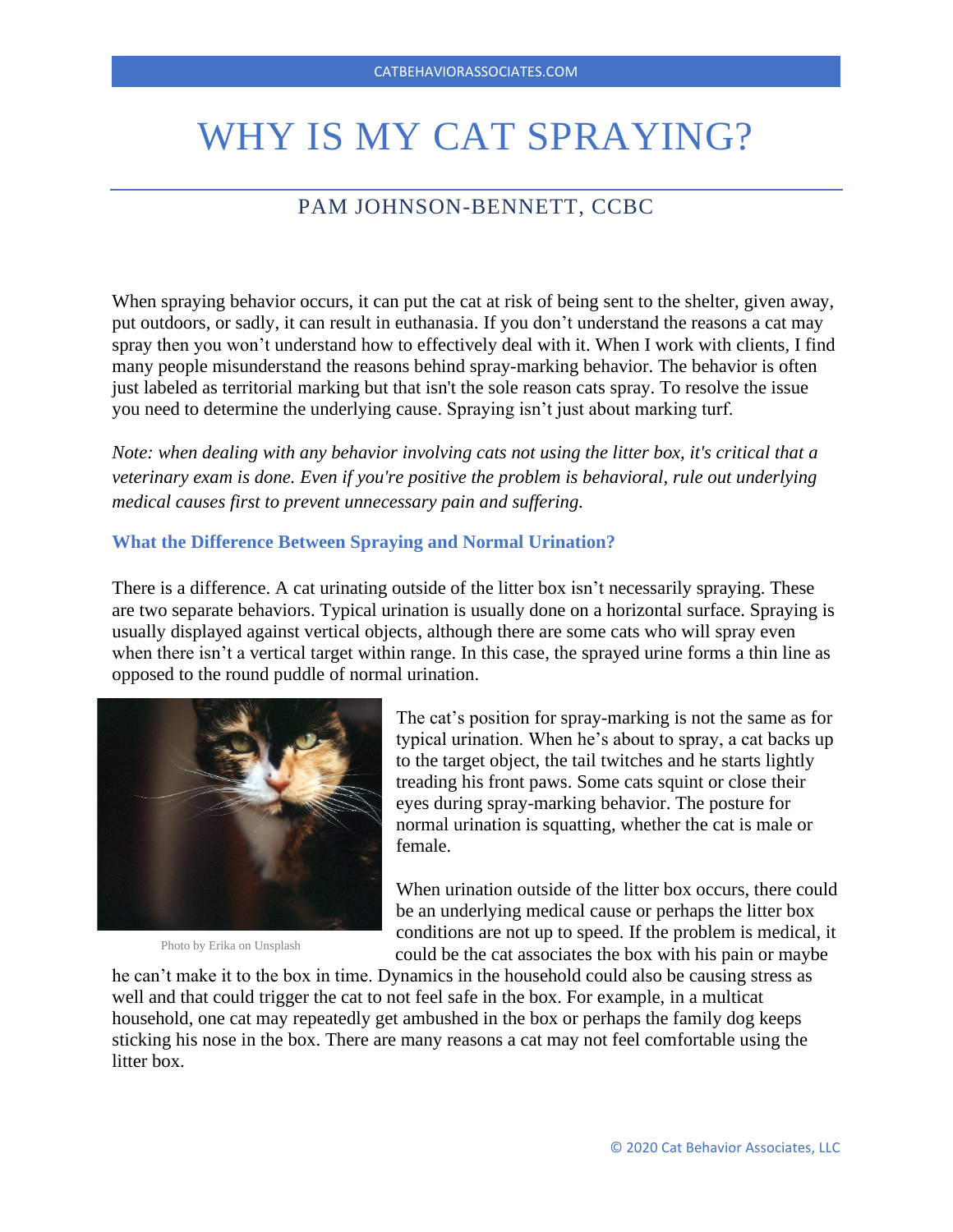It's important to identify which behavior your cat is displaying. If you're unsure, talk to your veterinarian.

#### **Spraying is About Communication**

The cat is trying to communicate when he sprays. Both male and female cats can spray, which may surprise you. The pheromones in sprayed urine contain vital information about the sprayer. It's like leaving an olfactory business card. Even though you certainly don't want spraying to occur in your home, don't view it as a spiteful behavior. It's a normal cat reaction to a particular situation in the current environment. Your job is to figure out what the cat is saying so you can fix the problem.

#### *Some common reasons for spraying behavior:*

- To define perimeter
- A cat might spray new objects in the environment to create familiarity
- To create a comforting, familiar scent in his territory
- Spraying can be a challenge to another cat
- A cat might spray a family member's clothing as a comforting way to mix scents
- A cat may spray a new family member's personal items to form a bond
- A cat may spray a family member's belongings if there has been a schedule change or something about the person's normal behavior has changed
- Spraying in intact males occurs as a sign of sexual availability and to warn other males that he's on the scene
- A cat might spray a new family member's items if he's unsure whether the person is a threat
- A cat may spray if he is not able to get to another cat who may pose a threat (typical example: the appearance of a strange cat in the yard)
- Spraying may be displayed due to anxiety, even if you don't see an obvious trigger
- It is sometimes used as a victory display after a tense encounter with another cat
- A fearful cat may spray when he knows no other cats are around so he can avoid conflict

Confident and non-confident cats may spray. A confident cat may use the behavior as a victory display after a stand-off or fight with another cat. A lessconfident cat depends on it as a way to display aggression without having to risk a physical encounter. It's a way to warn and also see what kind of response he gets without putting himself at risk.

The sprayed urine contains pheromones that reveal information such as age, sexual availability and status.

This information is vital in an outdoor environment where

unfamiliar cats roam. Cats want to limit physical fights so they use spraying (as well as scratchmarking and posturing) as an initial communication network.



Photo by Randy Lu on Unsplash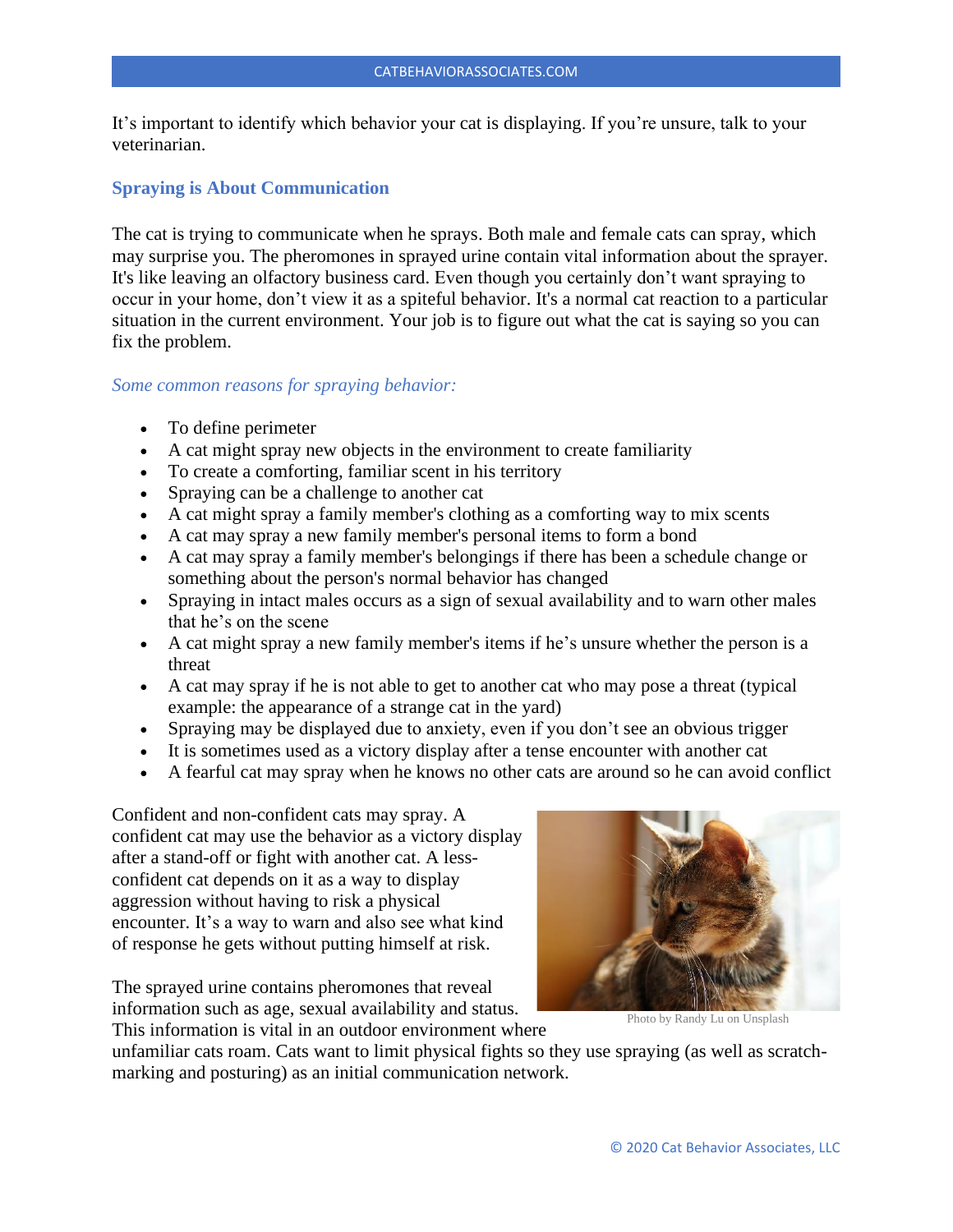Not all cats spray. Gradually ease your cat through changes in his environment, such as the introduction of a new cat, new spouse, new baby or a move to a new home, and you will reduce the chances of spraying behavior. If your cat hasn't been neutered, keep in mind that he WILL spray if he hasn't started already. Talk to your veterinarian about having him neutered. In almost all cases, neutering will end spraying behavior.

### **Dealing with a Cat Who Sprays**

If you live with more than one cat, you need to know which one is doing the spraying. Of course, you could be unfortunate enough to have a couple of cats participating. Unless you see the cat engaging in the behavior, the best identification method is through video surveillance. You can find inexpensive home security cameras just about everywhere and they connect with your smart phone. It's worth the purchase because you will see not only who is spraying but what may have triggered it.

- Clean sprayed area with an enzymatic product formulated for cleaning and neutralizing cat urine and odor
- Conduct play sessions there so it becomes a positive area for the cat
- Use a synthetic pheromone spray near the areas to help change the cat's association
- If furniture is being sprayed, cover the area with a shower curtain liner temporarily if needed, to reduce damage
- In some cases, you might have to close off the location while working with the cat
- Reduce household stress
- Add more vertical locations to increase indoor territory
- In a multicat environment make sure each cat has resources in their own preferred core areas
- There should be more litter boxes than cats in the home
- In a multicat environment set up multiple feeding stations
- If your cat is about to spray, distract him with an enticing sound to change his mindset from negative to positive
- conduct interactive play sessions at least twice a day to increase confidence and security
- Evaluate your environmental enrichment and tweak, where needed
- Cats may need to be separated so a reintroduction can be done
- If the cat is spraying a family member's items, have that family member be the one who offers the meals and conducts play sessions



Photo by Tatiana Rodriguez on Unsplash

- If the cat is spraying a family member's items, use a pheromone spray on the belongings so the cat thinks he has facially rubbed there
- Ease your cat through changes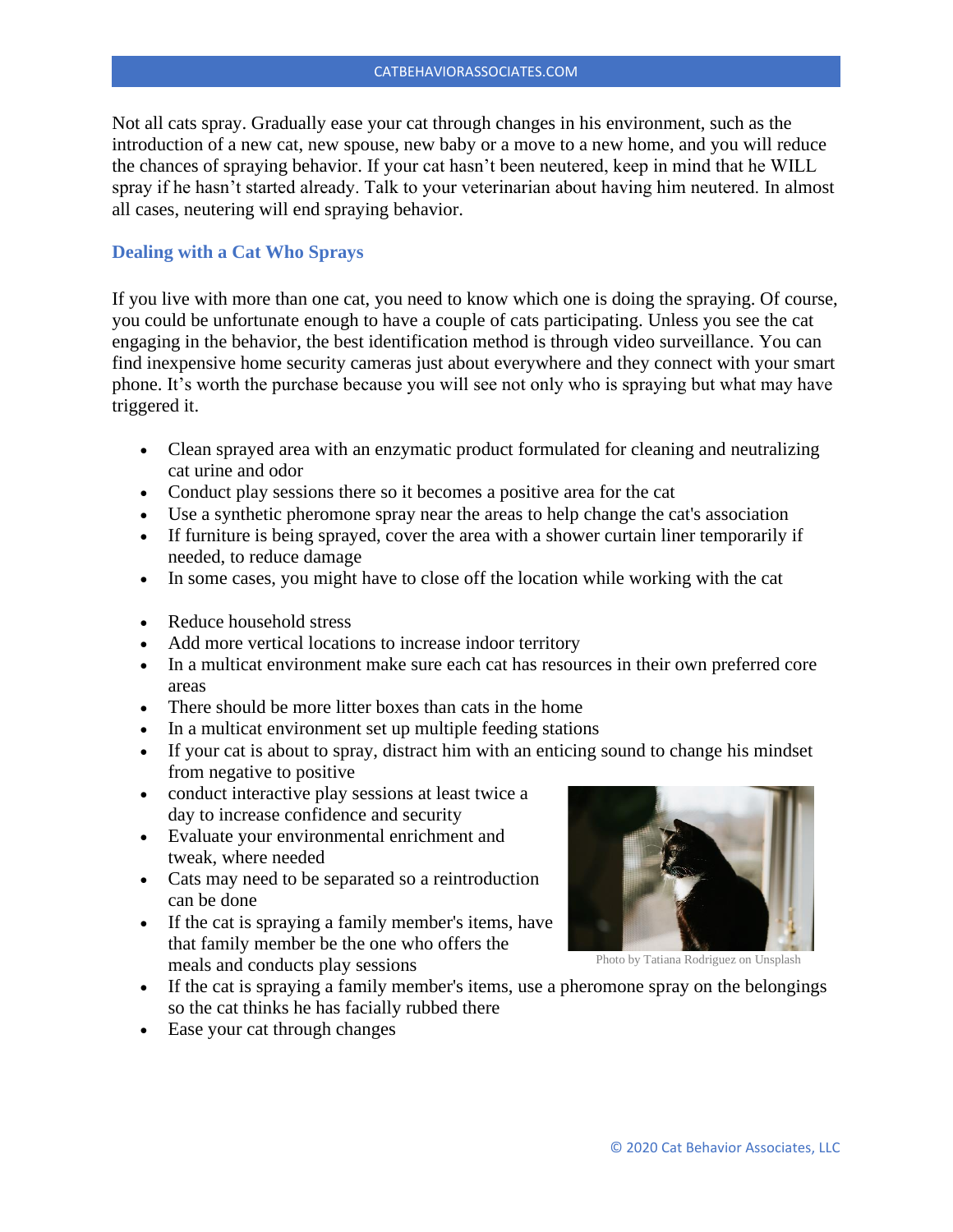If areas have been repeatedly sprayed, put litter boxes there that have high sides (but not covered boxes) and you might find the cat will be content with spraying inside the litter box.

If the appearance of a strange outdoor cat is the problem, block your indoor cat's view of those windows with opaque window paper. If the appearance of an outdoor cat is a real problem, you may have to look into cat-proof fencing or try motion-activated sprinklers.

### **Never Use Punishment**

The information I've provided is very general because you have to take your specific situation into consideration. Keep in mind that your cat is not misbehaving so don't do any form of punishment. Your cat isn't willfully doing something to make you mad. Spraying is a normal feline reaction to a stressful or uncertain situation. Figure out what is concerning your cat so you can provide a solution.



Photo by Chris Nemeth

# **Professional Behavior Help**

Talk with your veterinarian if you're struggling to figure out the cause of your cat's spraying behavior. Your veterinarian may refer you to a veterinary behaviorist, certified applied animal behaviorist or a certified cat behavior consultant. A qualified professional can help determine the cause and establish a behavior plan for you.

#### **Need More Help?**

For more specific information on cat behavior and training, refer to my books, *Think Like a Cat* and *CatWise.* You can also check out the book *Cat vs. Cat*, which deals exclusively with multicat issues. The books are available at bookstores everywhere, through your favorite online book retail site and on the website, catbehaviorassociates.com. If you have a question regarding